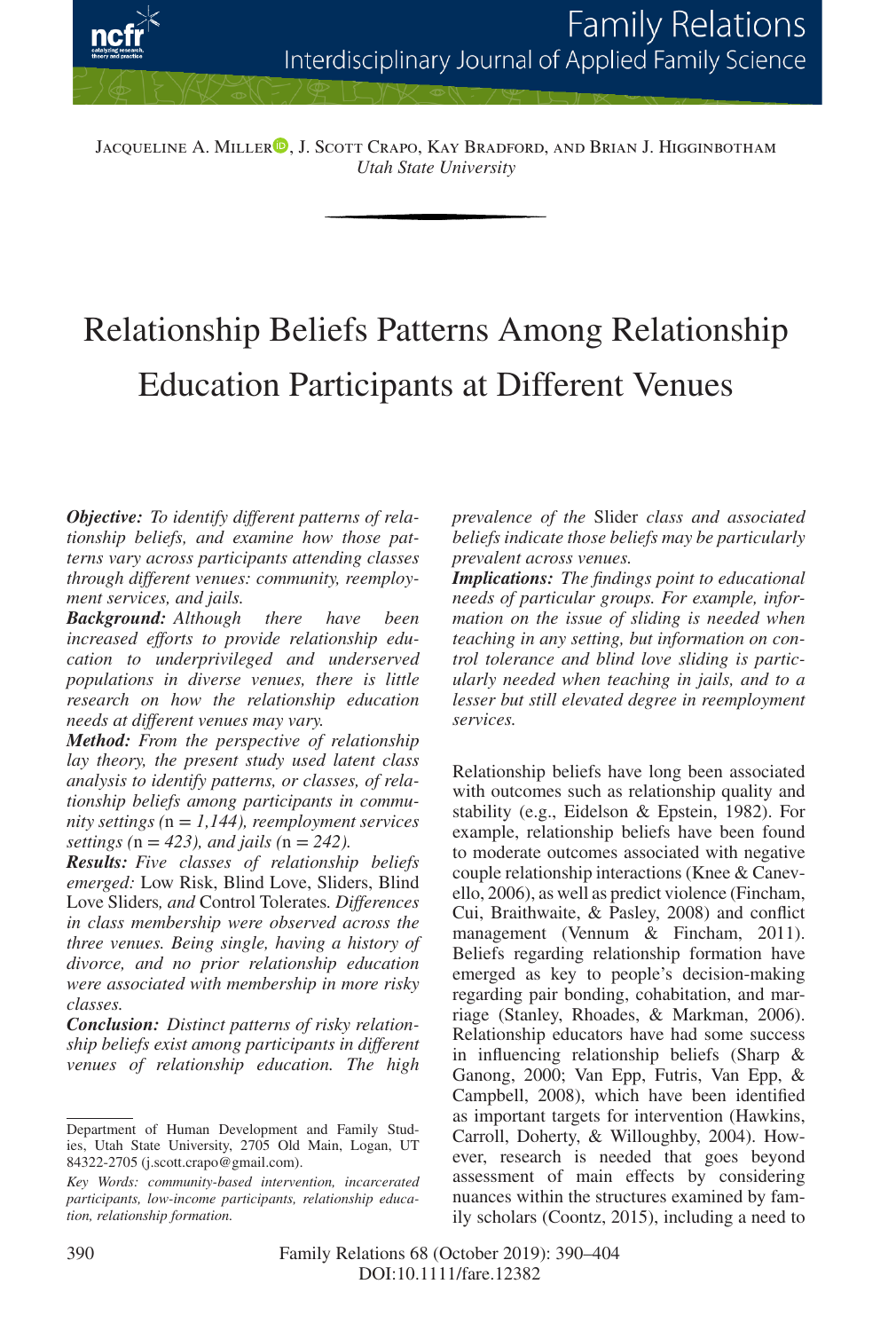consider both within-group and between-group differences. Toward that end, greater insight into the diversity of relationship beliefs may be particularly important for informing relationship education (RE) initiatives.

Understanding how relationship beliefs differ within groups and between groups can help relationship educators provide interventions that address the needs of their target audience. Although Hawkins et al. (2004) identified venue as a key dimension for understanding target audiences, few studies have examined how relationship beliefs may differ between participants at different venues where programs are offered. For example, the needs of participants attending community classes, although diverse, may tend to be different than those attending courses offered through government-sponsored reemployment services (RES) or in jails. Service providers receiving federal funding are encouraged to increase efforts to reach those who are underprivileged and historically underserved (Hawkins & Erickson, 2015), and providing interventions at specific venues may represent a viable method for reaching underserved groups. Although educators are not able to control who attends a specific class, the demographics of those who attend will vary by the choice of venue. Consequently, understanding the characteristics of participants at specific venues may allow educators to make informed decisions aimed at maximizing access to target populations. Thus, the purpose of this study was to investigate how relationship beliefs vary within and across venues that tend to offer RE.

# Lay Theories of Relationships

# *A Multiplicity of Theoretical Orientations*

Several theories posit how relationship beliefs influence relationship outcomes. Although each theory tends to focus on a different set of relationship beliefs, insights provided by these varied perspectives can help relationship educators know which beliefs should be targeted (Hawkins et al., 2004).

Three theories about relationship beliefs informed the development of this study. First, implicit theories of relationships (ITRs; Knee & Canevello, 2006), derived from the work on implicit theories by Dweck and colleagues (e.g., Dweck, Chiu, & Hong, 1995), consist of two constructs that interact to predict relational behavior: destiny and growth beliefs. Destiny beliefs deal with the idea that love is a matter of destiny and is manifest through ideas such as a soulmate. Growth beliefs reflect the idea that overcoming obstacles helps relationships develop (Cobb, DeWall, Lambert, & Fincham, 2013). Destiny and growth beliefs are also related to views about the power and nature of love, such as idealizing romance, love at first sight, and love conquers all (Knee, Patrick, & Lonsbary, 2003). These views about the power and nature of love are associated with positive aspects of relationships, such as increases in love, satisfaction, and commitment (Franiuk, Cohen, & Pomerantz, 2002; Knee, Nanayakkara, Vietor, Neighbors, & Patrick, 2001; Sprecher & Metts, 1999). However, ITRs indicate that some individuals may be blinded by love; that is, they do not believe that relationships need to grow because love is enough and destiny guides love. Compared with individuals who have growth beliefs, those who are blinded by love tend to have more negative outcomes in their relationships, such as decreased feelings of positivity after conflict (Knee et al., 2001), as well as more passive (Franiuk et al., 2002), avoidant (Knee, 1998), and disengaged reactions to conflict (Knee & Canevello, 2006). Those blinded by love are also less likely to engage in maintenance behaviors (Knee & Canevello, 2006). In short, although it may be helpful to believe in love, the evidence suggests that there may be unhealthy relationship dynamics associated with blindly believing love is enough.

Second, Stanley et al. (2006) presented a theory of relationships that relates to thoughtfulness and beliefs about the decision-making process. They proposed that people who believe in and follow through on conscientious decision-making experience better relational outcomes, as opposed to those who simply slide into a relationship. Evidence indicates that deciding (vs. sliding) presents a lower risk of relationship distress and is associated with relationship health, regardless of the stage of a couple's relationship (Owen, Rhoades, & Stanley, 2013). Furthermore, research suggests that both self-efficacy to evaluate relationship information before making a decision and actually being deliberate in decision-making is associated with healthier relationships (Vennum & Fincham, 2011). This theory can be summarized as *sliding versus deciding*, with the best outcomes associated with the belief that one can deliberately pace a relationship.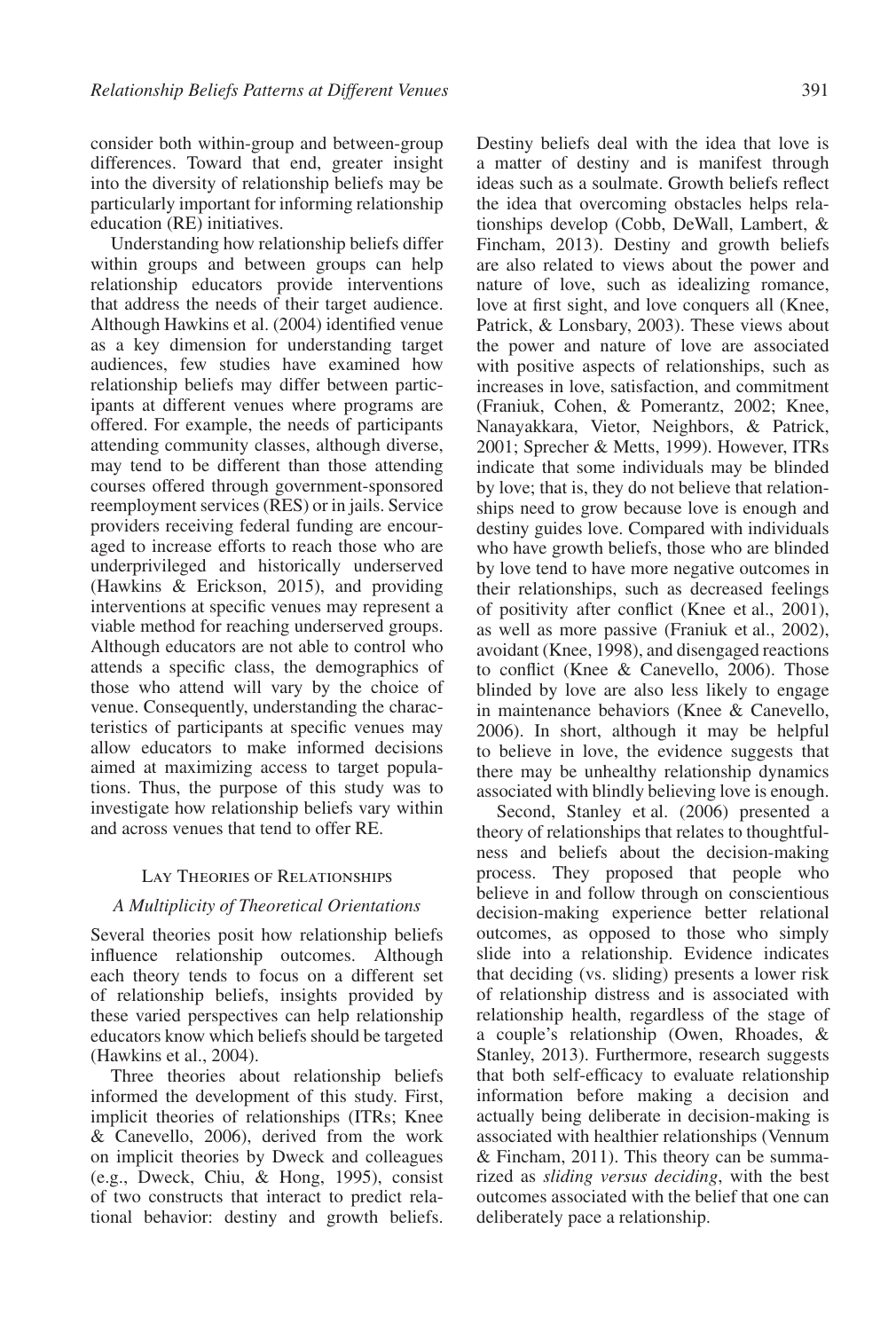Third, social norms theory has been used to explore the connection between relationship beliefs and relationship outcomes, particularly in the context of violence prevention (Fincham et al., 2008). This theory posits that beliefs about social norms regarding violence in a relationship serve to regulate behaviors, which in turn contribute to those perceived norms (Berkowitz, 2010). Indeed, researchers have linked beliefs about violence in relationships to violent behavior. Fincham et al. (2008) found that attitudes regarding violence were associated with concurrent levels of physical assault and predicted psychological aggression 14 days later. In another study, men who were relatively more accepting of aggression displayed the highest level of aggression in relationships (Woodin, Calderia, & O'Leary, 2013). As such, theory and empirical evidence suggests that the least risky beliefs are those that do not tolerate controlling and violent behaviors.

These three theories—implicit theories of relationships, sliding versus deciding, and social norms theory—elucidate how relationship beliefs may influence relationship dynamics. Specifically, they suggest that romantic idealization, thoughtful decision-making, and control tolerance may be important beliefs to address in the design and implementation of RE.

# *Toward a Multidimensional View: The Use of Lay Theories of Relationships*

It is important to note that each of the preceding theories tends to be domain specific and therefore does not capture the whole of a person's beliefs about a relationship, which may interact in complex ways to influence behaviors. In other words, isolated examination of individual beliefs may not be sufficient to understand or predict relationship outcomes. How a person views love may be influenced by other relationship views, such as beliefs about relationship intentionality (e.g., sliding vs. deciding; Stanley et al., 2006). Accordingly, the use of one of the preceding theories may not be enough to represent what a person fully believes about relationships, nor how the varied domains of relationship beliefs may interact. Rather, a multidimensional approach that allows multiple domains to be considered simultaneously may be required. Understanding the broader picture of beliefs, and how they interact, may help educators more effectively choose and tailor interventions.

A multidimensional consideration of relationship beliefs requires the use of a theoretical orientation that allows the simultaneous consideration of diverse but interrelated beliefs. Accordingly, we use Fletcher and Thomas's (1996) lay theories of relationships as our theoretical orientation, which proposes that the various phenomena detailed in the theories described previously can be subsumed under a general construct of *lay relationship theories*. Although sometimes neglected when studying relationship beliefs, the structure of this theory is well suited for capturing a broader picture of beliefs and how they may interact. Lay relationship theories consist of a person's views of self, the relationship, and his or her partner. Fletcher and Thomas (1996) hypothesized that people have a generalized, ideal view of self, relationship, and partner, as well as relationship-specific views of the same. They theorized that it is in the interaction of these two sets of beliefs—the generalized and the actual—that perceptions of the current relationship are determined and behavioral outcomes are manifest (Fletcher & Thomas, 1996). As such, the use of lay relationship theories directs researchers to a multidimensional approach.

Furthermore, relationship lay theories are assumed to develop as a result of personal experience and interpretation. Relationship lay theories also develop through exposure to social forces and circumstantial situations, such as information available and role models that are salient in a society (Fletcher & Thomas, 1996). This means that variations in personality, demographics, life choices and circumstances, and cultural forces will presumably lead to variations in lay theories, even within the same venue. The importance of a more nuanced examination of within-group variation (Coontz, 2015) impels researchers to consider how lay theories may vary across individuals in a group and the prevalence of those varying lay theories. Advancements in methodology provide opportunities to understand these complexities. Additionally, the force of social structure may induce noticeable differences between groups as well, thus resulting in important differences between venues. The present study was designed to address these gaps in the research by considering multiple domains of relationship beliefs to capture the multidimensionality of relationship lay theories, and by examining both within- and between-group differences in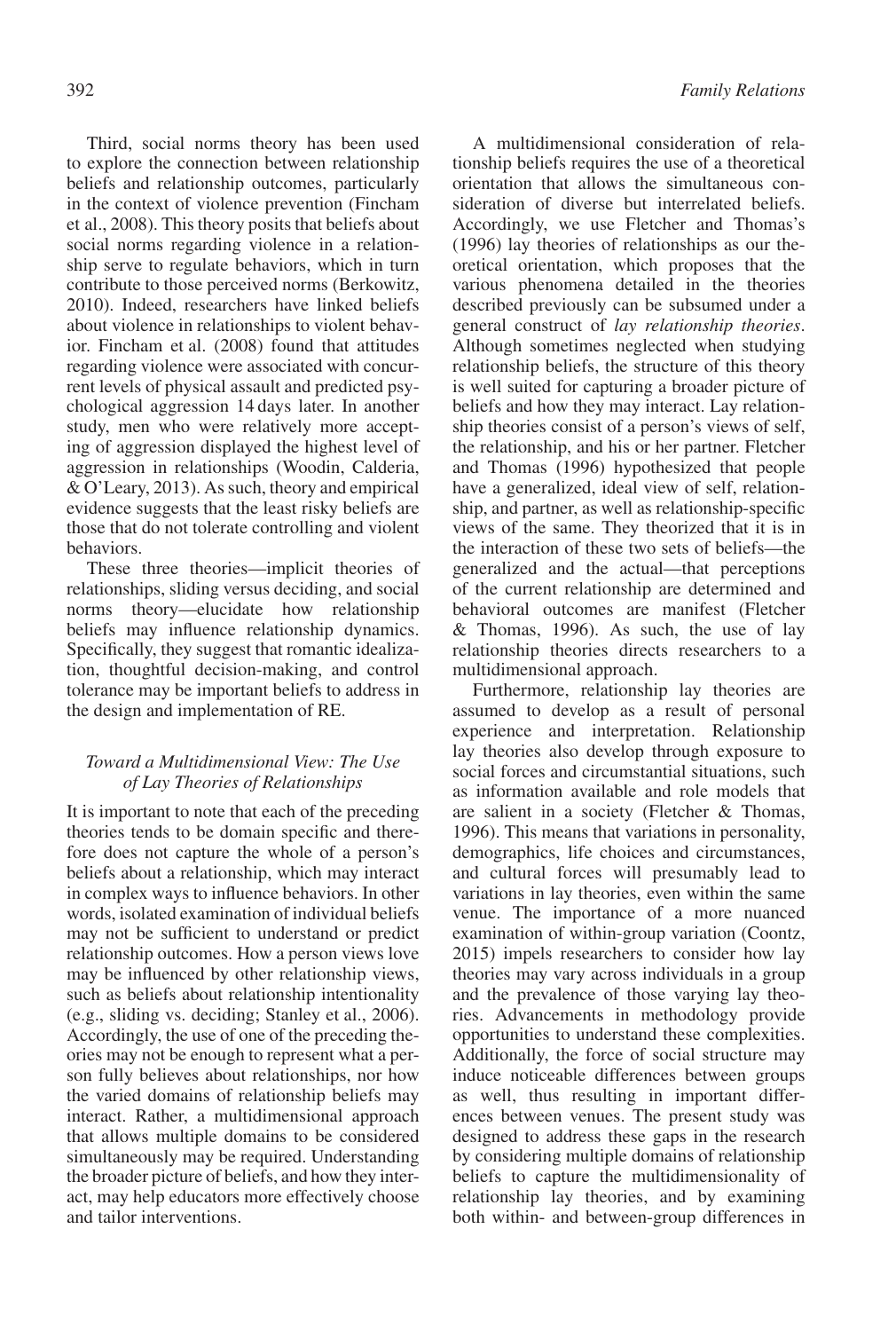those relationship lay theories. Understanding this multidimensional nature of relationship beliefs, both within and between groups, can help relationship educators select and tailor interventions to meet the needs of their selected venue.

# *Role of Context*

Individuals in underserved and at-risk populations targeted by many RE initiatives through their venue choice (Hawkins et al., 2004) may hold different or unique relationship beliefs; the relationship lay theory perspective suggests that contextual factors should influence a person's relationship lay theory. For example, previous research has indicated a positive association between financial stress and relationship distress (e.g., Britt, Gable, Goff, & White, 2008; Dew, 2011; Trail & Karney, 2012), including a lower likelihood of marriage (Gibson-Davis, 2009; Schneider, 2011), lower relationship quality and stability (Conger, Conger, & Martin, 2010), and an increased likelihood of intimate partner violence (IPV; Benson, Fox, DeMaris, & Van Wyk, 2003). Due to the association between relationship outcomes and low-income stressors, the difficulties associated with poverty may also be associated with basic relationship beliefs.

Likewise, incarcerated individuals may be at greater risk for unhealthy relationship cognitions due to both selection and the impact of incarceration. Incarcerated individuals are more likely to have experienced childhood adversity than the general population (Carlson & Shafer, 2010), and by extension many likely had fewer models of healthy relationships in their lives as well. During incarceration positive role models are still likely to be few, and relationships are more controlled in the sense that opportunities to interact within a relationship are limited and monitored. These experiences may affect incarcerated individuals' relationship cognitions. Incarcerated individuals are less likely than the general population to ever marry (Apel, Blokland, Nieuwbeerta, & Schellen, 2010), implying that this population may approach relationships differently. For those already married, incarceration is associated with an increased likelihood of divorce (Apel et al., 2010), with longer incarcerations associated with increasing risk of divorce (Massoglia, Remster, & King, 2011). It may be that people's beliefs change over the course of incarceration. One report found that

incarcerated individuals become distrustful of interpersonal relationships, view intimacy as a weakness that can be exploited, distance themselves from others, overcontrol their emotions, and believe that they need to hide vulnerable feelings (Haney, 2001). These studies suggest that incarcerated individuals may be at greater risk for unhealthy relationships due to preexisting differences, but that the experience of incarceration may further influence their beliefs.

To reach these underserved populations, educators and interventionists often target specific venues. In our state, the three primary venues funded to provide RE programming to adults are in the community, through the reemployment services (RES), and jails. Each of these three venues is likely to reach populations with differing contexts. The community classes are broadly defined and offered in a large range of locations; they are open to everyone and generally reach a population more representative of the state's population, relative to the other two venues. The population attending RES classes tend to have greater financial stress than the community classes. Given the nature of RES, which administrates Temporary Aid to Needy Families, those attending classes through RES are often well below the federal poverty level (their median income is \$13,000, and nearly 80% report that they are always worried about money; Bradford, Spuhler, & Higginbotham, 2019). As noted previously, financial stress may be related to relationship beliefs. In a manner similar to the participants in the RES setting, those attending RE in jail also have contextual differences. Incarcerated individuals are more likely to be male (Federal Bureau of Prisons, 2017) and bring with them a range of risk factors (e.g., abuse, loss) that may discourage healthy relationship beliefs (Carlson & Shafer, 2010). Given that the contextual characteristics of participants attending classes through different venues vary substantially, the prominent relationship lay theories among participants may vary across venues. Understanding the differences in lay theories across venues can help stakeholders and educators choose programs that target the topics of greatest need for those participants, thus using resources more efficiently.

Given that lay theories are shaped by personal experiences, interpretation, and circumstantial situations (Fletcher & Thomas, 1996), we expect that relationship status, past RE, and a history of divorce will contribute to a person's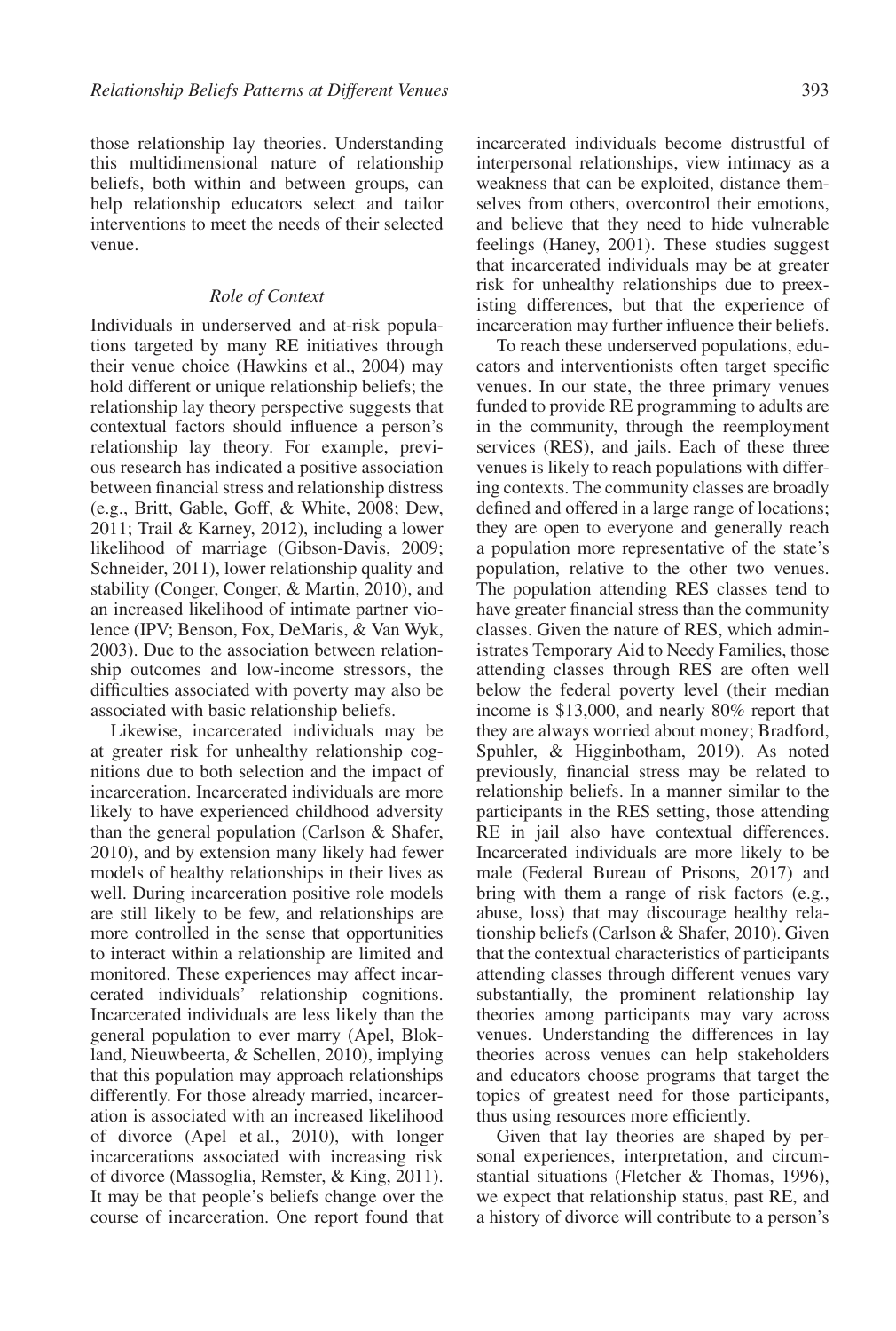lay theory of romantic relationships. Although past research examining the role of relationship status on lay theories of relationships is limited, research with adolescents suggests that those in a relationship are more likely to endorse the importance of thoughtful decision-making (vs. sliding into relationship decisions; Miller, Bradford, & Higginbotham, 2019). Understanding how personal experiences contribute to lay theories may inform educators' selection of sites (to offer courses at or from which to recruit) that target those with greater need. For example, educators may choose to recruit individuals from divorce courts if they wish to reach those who are more likely to have experienced divorce or through colleges if they wish to recruit relatively more never-married individuals.

In summary, relationship beliefs are associated with relationship outcomes, but little to no research has examined the various domains of beliefs simultaneously or how they may influence each other. Identifying the lay relationship theories that RE participants hold may not only address the complexity of multiple domains of relationship beliefs but also inform stakeholders and interventionists on how to better reach the audiences that attend various venues. Because lay relationship theories are influenced by contextual factors, lay relationship theories may differ between venues, and personal experiences with relationships may also influence lay relationship theories. We proposed in this study to identify lay relationship theories using a multidimensional approach and methodology and to tease out within- and between-group differences that can help inform intervention practices.

## PRESENT STUDY

Drawing on lay relationship theory and the empirical research cited previously, we hypothesized that we would be able to identify patterns of relationship beliefs that capture lay theories with both varying levels of unidimensional risk (i.e., high romantic idealization or sliding) and multidimensional risk (i.e., some combination of idealization, sliding, and control tolerance), as well as a lay theory characterized by overall low risk beliefs (Hypothesis 1). Furthermore, the lay theories perspective suggests that the context in which lay theories are formed and experienced influences the distribution of these patterns. Thus, given the greater levels of adversity experienced by RES and jail participants, we hypothesized that RES and jail participants will be more likely than community participants to be characterized by high-risk lay theories (Hypothesis 2). Lastly, given the importance of personal experiences to relationship lay theories, we hypothesized that personal experiences that are particularly salient to relationships would be associated with class membership (Hypothesis 3). Specifically, we expected that a relationship status of married or dating and past RE will be associated with greater odds of holding low risk lay theories compared with those who are single or do not have past RE. Conversely, history of divorce is expected to be associated with more risky lay theories.

#### **METHOD**

#### *Participants and Procedures*

Participants  $(N = 1,827)$  self-selected to participate in a relationship education course, Premarital Interpersonal Choices and Knowledge (PICK; Van Epp, 2011), in a Western state in the United States between August 2014 and May 2016. The program was offered through Cooperative Extension in partnership with jails, RES, and community agencies and was open to anyone who wished to attend, regardless of marital status. Community classes were offered in the evening and generally reach a population more representative of the state relative to the other two venues. Although anyone may attend RES classes, the classes were offered during the day at RES employment centers and were not advertised to the general public. Participation was voluntary in all venues, including in jails. Participants did not receive any financial incentives, but RES participants received credit for attending as part of their RES case management requirement to attend training programs while seeking employment. The present study was limited to baseline data from participants who did not have missing data for either relationship status or past RE, for a final sample of 1,809 participants. The majority of our sample participated in community classes  $(n = 1,144)$ , with the remainder participating in classes offered in RES settings  $(n = 423)$  or in jails  $(n = 242)$ . While testing the third hypothesis, we ran a second set of analyses where the sample was further restricted to community and RES participants who also reported on their history of divorce  $(n = 1,614)$ . Jail participants were not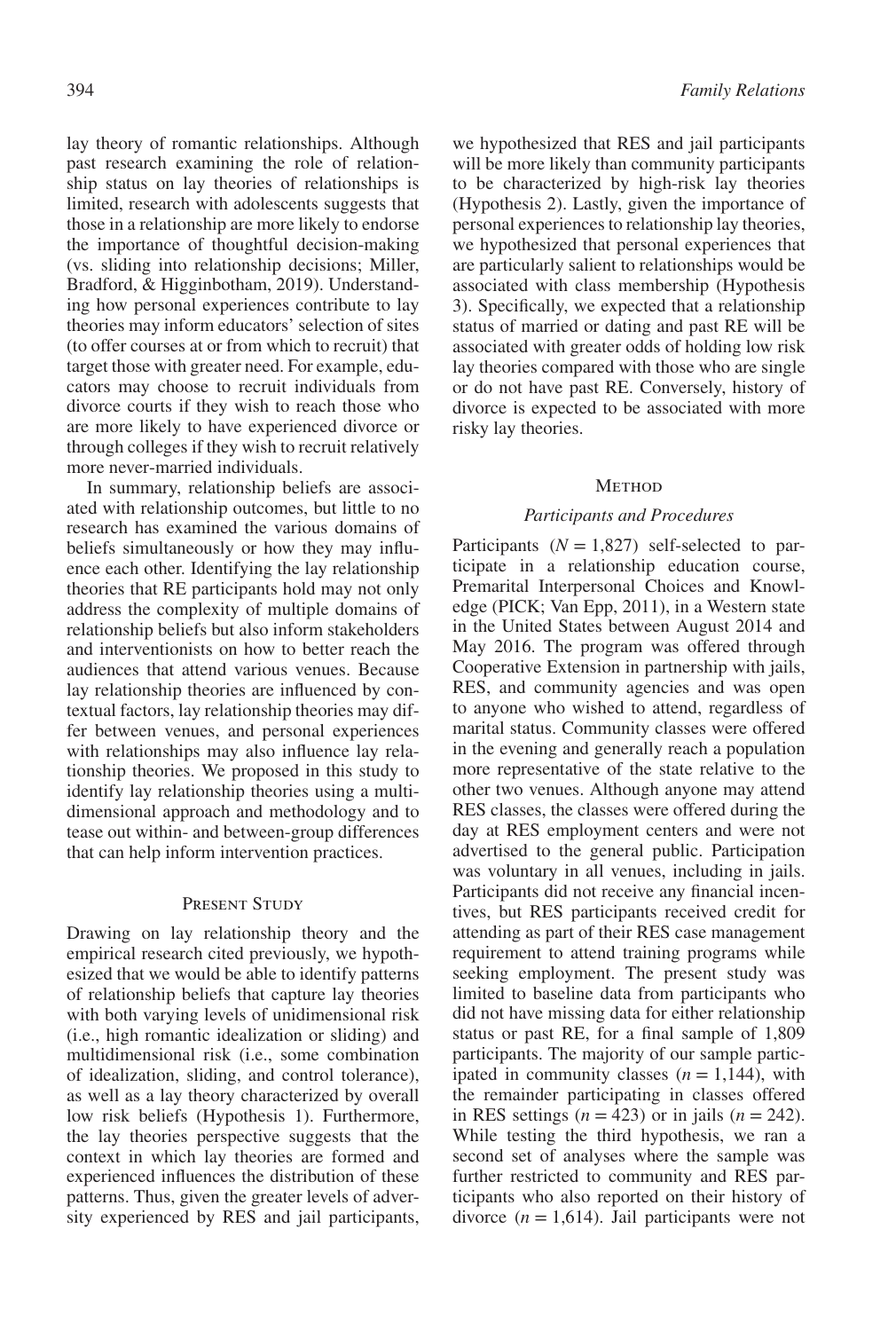included in these analyses due to sparseness of data when those missing the history of divorce variable were excluded (see Results for more detail on our analytic strategy and rationale).

Participants ranged from 18 to 77 years of age  $(M = 34.4, SD = 13.2)$ , and a majority of participants were White (82.7%) and female (66.9%). Participants reported a median annual income of \$25,000, and 56.3% of participants were employed. Roughly one in three participants (35.9%) had a technical, college, or graduate degree; others had some college but no degree (36.1%), a high school diploma or its equivalent but had no postsecondary education (21.5%), and 6.5% did not complete high school. Most participants reported being in a current relationship (66.9%), but few reported being currently married (11.2%). The low prevalence of married individuals was not surprising because the curriculum targeted unmarried individuals. We opted to retain data from all who attended regardless of their marital status in our analyses to better reflect those who are served by RE courses at different venues. Consistent with national trends (Bureau of Labor Statistics, 2013), 41.3% of participants reported ever being divorced. Over half of participants (59.4%) reported having children, and 52.0% reported that they had any past RE. As expected, participant characteristics varied across venues (see Table 1).

#### *Measures*

*Relationship lay theories.* Relationship lay theories were measured using nine indicators. These indicators reflect constructs that are thought to be important in romantic relationships (as highlighted in the literature review) and are frequent targets of relationship education (Hawkins et al., 2004). Initially measured on a 5-point Likert-type scale from *strongly disagree* to *strongly agree*, responses were dichotomized to reflect *healthy* versus *high-risk* responses because LCA requires dichotomous indicators. Three items from the Love Is Enough subscale of the Attitudes About Romance and Mate Selection Scale (e.g., "Our feelings of love for each other should be sufficient reason to get married;" Cobb, Larson, & Watson, 2003) were used to capture blind love ( $\alpha = .81$ ), with a response of *strongly agree* or *agree* considered high risk. Three items from the Relationship Deciding Scale (e.g., "I know how to pace a relationship

in a safe way"; Vennum & Fincham, 2011) were used to measure thoughtful decision-making versus sliding ( $\alpha = .82$ ). Responses of *strongly disagree*, *disagree*, and *mixed* were coded as high risk and represent an increased risk of sliding into relationship decisions. *Mixed* was coded as high risk because *mixed* may reflect ambivalence and thus some difficulty in making decisions. Lastly, responses of *strongly disagree* and *disagree* on the three-item Control subscale of the Intimate Partner Violence Attitude Scale (e.g., "I would never try to keep a partner from doing things with other people"; Fincham et al., 2008) were considered to represent tolerance of controlling behavior and be high risk. For our sample, the internal consistency of these items  $(\alpha = .68)$  was lower than ideal, but coefficient alpha is known to be a function of the number of items (Cortina, 1993), and we considered this acceptable for a three-item measure.

*Relationship status.* Two dummy variables were constructed representing married and dating/engaged individuals. Single participants served as the reference group.

*History of divorce.* Participants were asked how many times they had been divorced. A response of 1 or greater was coded as having a history of divorce.

*Past relationship education.* Participants were asked, "How much relationship education have you had previously (e.g., classes, workshops, or counseling)?" Response options were *none* (coded as 0), *some* (1), and *a lot* (2).

#### *Analytic Approach*

The present study was designed to identify subgroups with shared patterns of relationship beliefs, or lay relationship theories. The shared patterns of beliefs that define the subgroups are derived from multiple domains of relationship beliefs, thus requiring an analytic approach that both captures multidimensional patterns and empirically identifies subgroups with differing patterns. Although factor analysis is commonly used to identify patterns of multidimensional constructs, this approach cannot be used to identify latent groups of participants who have similar underlying response patterns. Although we have three venues in which we are examining lay theories, a comparison of these groups is not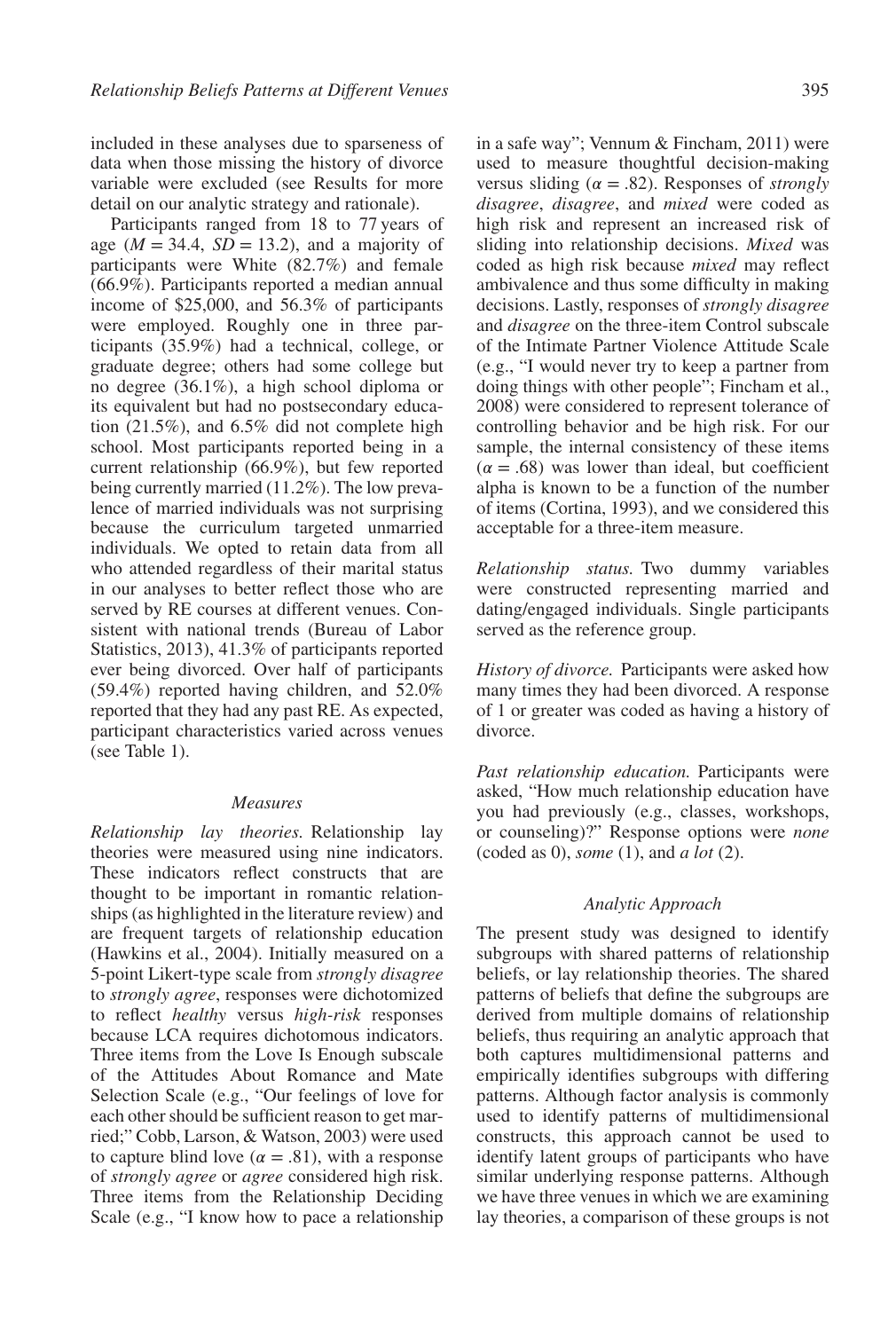|                                 |                                |                | <b>RES</b>        |              | Community <sup>a</sup> | Jail<br>$(n = 242)$  |               |                   |                          |
|---------------------------------|--------------------------------|----------------|-------------------|--------------|------------------------|----------------------|---------------|-------------------|--------------------------|
|                                 |                                |                | $(n = 423)$       |              | $(n = 1144)$           |                      |               |                   |                          |
|                                 | <i>M</i> or $\%$ $\chi^2$ or t |                | $\boldsymbol{p}$  | Effect sizeb | $M$ or $%$             | M or % $\chi^2$ or t |               | $\boldsymbol{p}$  | Effect size <sup>b</sup> |
| Age                             | 37.00                          |                | $4.23$ < 001      | 10.24        | 33.78                  | 32.98                | 1.09          | .278              | $-0.07$                  |
| Income                          | \$24,840                       |                | 6.95 < 0.01       | $-0.42$      | \$36,288               | \$33,943             | 1.12          | .263              | $-0.08$                  |
| Gender (male)                   | 25.30                          | 3.63           | .057              | .05          | 30.21                  | 60.33                |               | 79.14 < 0.001     | $-.24$                   |
| Ethnicity (White)               | 78.64                          |                | $14.90 \le 0.001$ | $-.10$       | 86.68                  | 70.76                |               | 36.63 < 0.001     | $-.16$                   |
| Employed                        | 26.30                          | 293.24 < 0.001 |                   | .43          | 73.88                  | 25.73                | 204.15 < 001  |                   | .38                      |
| Relationship status             |                                |                |                   |              |                        |                      |               |                   |                          |
| Single                          | 63.83                          | 4.55           | .032              | $-.05$       | 69.49                  | 51.65                |               | 28.49 < 0.001     | $-.14$                   |
| Dating                          | 24.82                          | 3.62           | .057              | .05          | 20.37                  | 32.64                |               | $17.26$ < 001     | .11                      |
| Married                         | 11.35                          | 0.48           | .488              | .02          | 10.14                  | 15.7                 | 6.26          | .012              | .07                      |
| Education                       |                                |                |                   |              |                        |                      |               |                   |                          |
| Less than high school diploma   | 8.11                           | 5.64           | .018              | .06          | 4.91                   | 11.54                |               | 14.98 < 0.001     | .11                      |
| High school                     | 27.52                          |                | $42.01 \le 0.001$ | .17          | 13.38                  | 50.00                | 164.07 < .001 |                   | .35                      |
| Some college                    | 29.98                          |                | $13.18$ < 001     | $-.09$       | 40.14                  | 27.35                |               | $13.46 \le 0.001$ | $-.10$                   |
| College degree and up           | 34.40                          | 6.42           | .011              | $-.06$       | 41.57                  | 11.11                |               | 77.66 < 0.001     | $-.24$                   |
| Have children                   | 77.91                          | 167.46 < .001  |                   | .33          | 40.59                  | 75.83                |               | 98.43 < 0.001     | .27                      |
| History of divorce              | 52.27                          |                | $28.12 \le 0.001$ | .14          | 36.35                  | 44.95                | 5.41          | .020              | .07                      |
| Previous relationship education | 55.79                          |                | $11.71 \le 0.001$ | $-.09$       | 65.21                  | 47.11                |               | $27.80 \le 0.001$ | $-.14$                   |

Table 1*. Demographic Comparison Across Venue With Community as the Reference Group*

*Note*. RES = reemployment services.

<sup>a</sup>Reference group for all inferential tests. <sup>b</sup>Reported effect sizes are Cohen's *d* for *t* tests, the phi coefficient ( $\varphi$ ) for  $2 \times 2$  $\chi^2$  tests, and Cramer's *V* for other  $\chi^2$  tests (i.e., relationship status and education).

the primary goal of this analysis. Rather, identifying the lay relationship theories themselves is the primary purpose of the analysis. Comparisons between venues will be examined after the latent groups, or lay theories, are identified.

Similar to factor analysis, latent class analysis (LCA) allows the examination of multiple beliefs simultaneously (Collins & Lanza, 2010), enabling researchers to capture the multidimensional nature of a construct. LCA is a useful technique to assess within-group differences on a multidimensional construct, such as relationship lay theories. LCA was chosen over latent profile analysis (LPA) because our data did not meet LPA's assumption that data are normally distributed (Lubke & Muthén, 2005). As described previously, LCA required that relationship lay theories be dichotomized, but relationship status, history of divorce, and past relationship education did not need to be dichotomized because they were used in the LCA with a covariates procedure (rather than the initial LCA; Collins & Lanza, 2010).

To address Hypothesis 1, we use LCA to identify lay theories of relationship beliefs based on nine indicators of relationship beliefs that capture romantic idealization, thoughtful decision-making, and control tolerance. These classes are indicative of the way that the relationship beliefs interact, and the different classes speak to the differences within a group. To test Hypothesis 2, we also assess group differences in the distribution of those lay theories among community, RES, and jail participants of a RE program. Finally, to test Hypotheses 3, we use LCA with covariates to test the association of relationship status, past RE, and a history of divorce with latent class memberships representing different lay theories (Collins & Lanza, 2010).

## **RESULTS**

#### *Latent Class Analysis*

Hypothesis 1 was tested using LCA to identify patterns of relationship beliefs among participants using nine indicators of romantic beliefs and attitudes using PROC LCA (2015) in SAS 9.4 (2015). Model fit, identification, and interpretability supported a five-class model (see Table 2), including a Bayesian information criterion similar to the six-class model but with the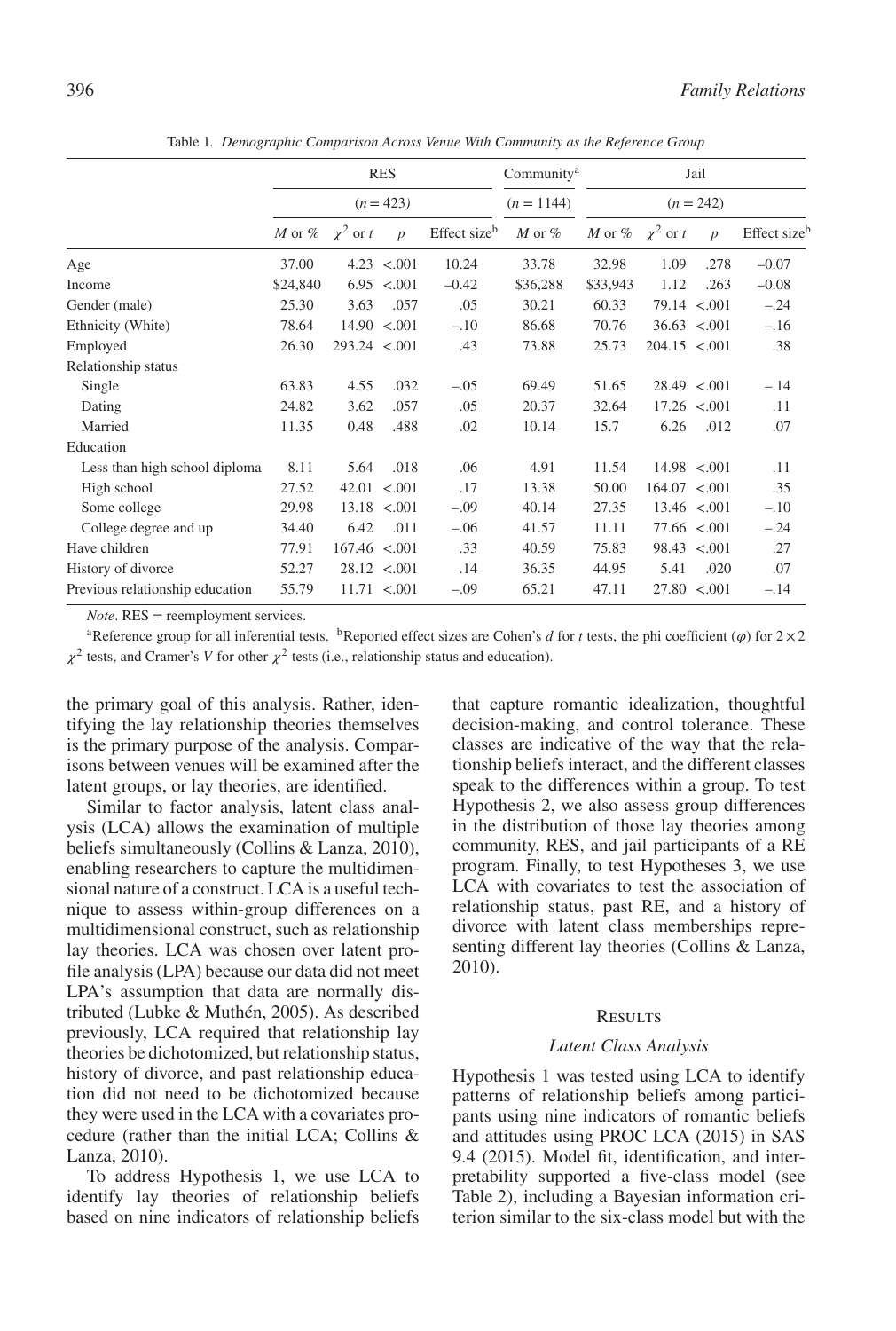| Classes        | $G^2$  | df  | AIC    | <b>BIC</b> | CAIC    | Adjusted BIC | Identification |  |
|----------------|--------|-----|--------|------------|---------|--------------|----------------|--|
|                |        |     |        |            |         |              |                |  |
|                | 775.04 | 482 | 883.04 | 992.56     | 1021.56 | 900.43       | 100%           |  |
| $\overline{4}$ | 580.27 | 472 | 658.27 | 872.79     | 911.79  | 748.89       | 69%            |  |
| 5              | 411.14 | 462 | 509.14 | 778.67     | 827.67  | 623.00       | 100%           |  |
| 6              | 330.40 | 452 | 448.40 | 772.93     | 831.93  | 585.49       | 65%            |  |

Table 2*. Model Fit Statistics for Full Sample*

*Note*. AIC = Akaike information criterion; BIC = Bayesian information criterion; CAOC = consistent AIC;  $G<sup>2</sup>$  = likelihood ratio statistic.

Item response probabilities Items Low Risk Blind Love Slider Blind Love Slider Control Tolerates Love Is Enough subscale<sup>a</sup> Love sufficient for marriage .09 **.77** .07 **.85** .04 Love enough to sustain .06 **.85** .04 **.76** .07 Fools walk away .07 **.66** .08 **.51** .05 Relationship Deciding Scaleb Know how to pace a relationship safely .69 .75 **.03 .14 .11** Can spot warning signs .86 .81 **.21 .17 .27** Weigh pros and cons .81 .85 .06 .11 .12 Control subcale<sup>c</sup> Would never keep partner from doing things with others .89 .89 .88 .25 Would not forbid partner from talking to someone .98 .90 .97 .87 .37 Would not stay with controlling partner .96 .90 .95 .87 **.46** Class prevalence 24.5% 12.0% 46.4% 11.2% 5.9%

Table 3*. Item Response Probabilities and Class Prevalence for Relationship Lay Theory Classes (Full Sample)*

*Note*. Item response probabilities that represent relatively higher risk are indicated in bold.

<sup>a</sup>Cobb, Larson, & Watson, 2003. <sup>b</sup>Vennum & Fincham, 2011. <sup>c</sup>Fincham et al., 2008.

lowest consistent Akaike information criterion and 100% identification. Latent classes were labeled and interpreted based on item response probabilities displayed in Table 3.

The first class contained 24.5% of participants and was labeled *Low Risk* because participants in this class were likely to reject controlling behavior, refute high levels of romantic idealization, and feel that they could pace a relationship appropriately. The next class (12.0% of participants) consisted of those who were very likely to endorse strong views about romantic idealization but felt capable of pacing a relationship appropriately and tended to have a relatively low level of acceptance for controlling behaviors. We labeled this class *Blind Love* because participants in this group endorsed ideas that may make them blind to the challenges and work associated with relationships. The third class, labeled *Slider*, represented 46.4% of the sample and was characterized by

a low probability of endorsing beliefs about pacing a relationship, but in addition, they were also not likely to endorse romantic idealization or controlling behavior. The fourth class, *Blind Love Slider* (11.2% of participants), was a mix of the previous two in that they were likely to hold high romantic idealization while feeling less able to pace a relationship. This fourth class was also likely to reject controlling behaviors. The final and smallest class, *Control Tolerates* (5.9% of participants), was likely to endorse controlling behaviors, not likely to endorse the idea that they could pace a relationship and were not likely to support romantic idealization.

*Probabilities of class membership by venue.* Differences in class membership prevalence were assessed with a set of models that compared a model in which membership probability for one class was constrained to be equal to the community for either the RES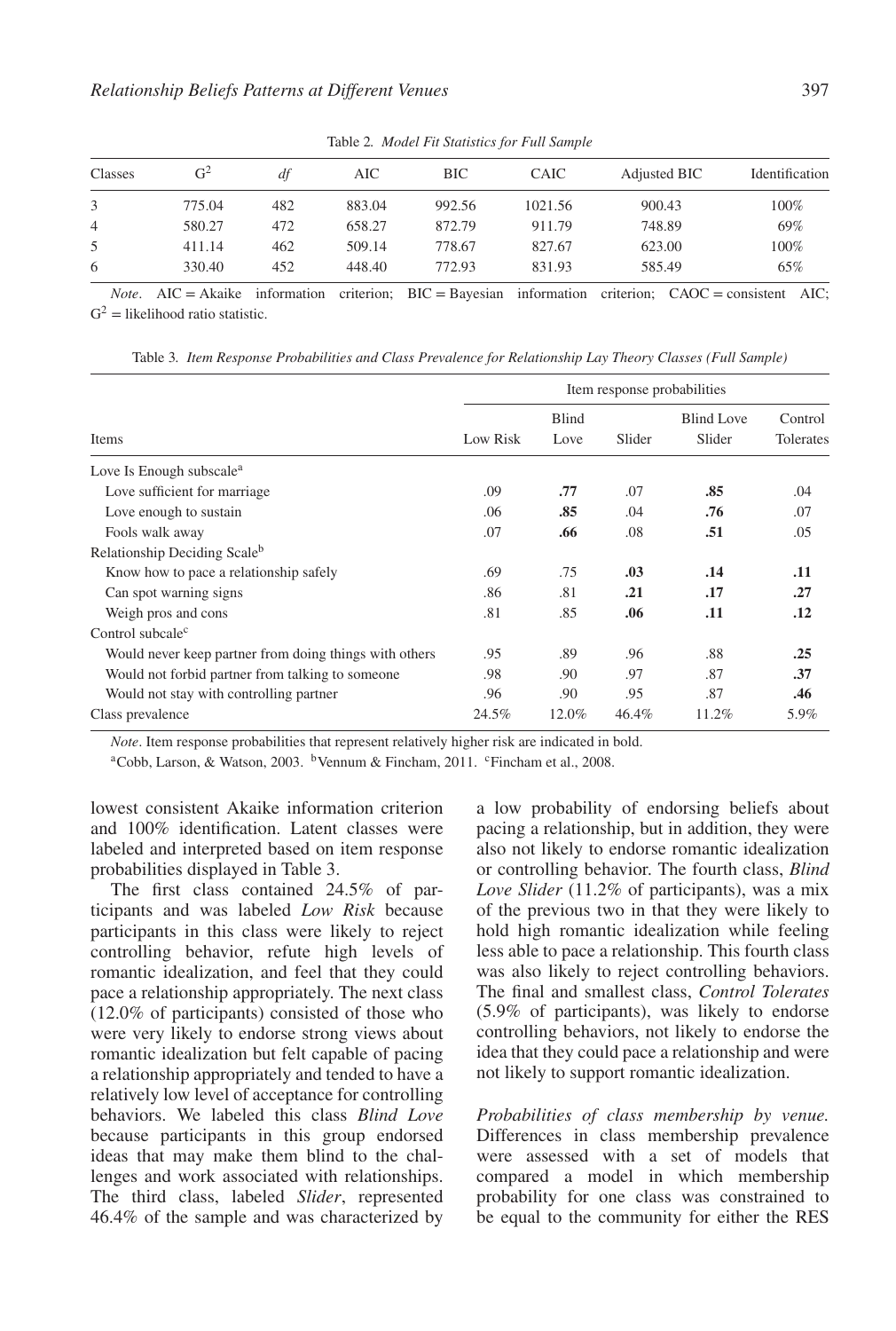

FIGURE 1. Relationship lay theory class membership probabilities, by venue. Statistical significance tests for differences are reported in Table 4.

or jail sample, to a model in which the class membership probabilities were allowed to be freely estimated. In support of Hypothesis 2, the distribution of class membership (see Figure 1) statistically varied across groups (see Table 4). For all venues, participants were most likely to be in the *Slider* class; however, participants in jails (37.9% of participants) and RES (42.9% of participants) were less likely to be in the *Slider* class compared with those in the community (48.5%). Similarly, participants in jails (12.5% of participants) and RES (21.3% of participants) were statistically less likely to be in the *Low-Risk* class compared with the community participants (27.7%). Conversely, jail (21.0% of participants) and RES (14.7%) participants were more likely than community participants (8.1%) to be in the *Blind Love Slider* class. Similarly, jail (11.7% of participants) and RES (8.0%) participants were more likely to be characterized by

Table 4*. Differences in Group Membership Prevalence (Gamma Invariance) in RES and Jail Samples Compared With the Community Sample*

|                                           | Model $1a$ |      |                         | Model $2$ :<br>$Commuty = RES = Jail$ |                                                                |                  | Model 3:<br>$Commuty = RES$ |  |                                                         |                  | Model 4:<br>$Commuty = Jail$ |    |                      |                  |
|-------------------------------------------|------------|------|-------------------------|---------------------------------------|----------------------------------------------------------------|------------------|-----------------------------|--|---------------------------------------------------------|------------------|------------------------------|----|----------------------|------------------|
| Latent classes                            | $\gamma^2$ | df   | $\gamma^2$              | df                                    | $\Delta \chi^2$ (df)                                           | $\boldsymbol{p}$ | $\chi^2$                    |  | $df \Delta \chi^2 (df)$                                 | $\boldsymbol{p}$ | $\gamma^2$                   | df | $\Delta \chi^2$ (df) | $\boldsymbol{p}$ |
| All classes                               |            |      |                         |                                       | 825.47 1478 968.77 1486 143.30 (8) <.001 862.21 1482 36.74 (4) |                  |                             |  |                                                         |                  | $< 0.001$ 982.71 1482        |    | 157.24(4) < 0.001    |                  |
| Low Risk                                  |            |      | 825.47 1478 872.10 1480 |                                       | $46.63(2)$ < 001 832.88 1479 7.41 (1)                          |                  |                             |  |                                                         |                  | .006 884.07 1479             |    | 58.60(1)             | < 0.001          |
| Blind Love                                |            |      | 825.47 1478 832.87      | 1480                                  | 7.40(2)                                                        |                  |                             |  | $.025$ 826.60 1479 1.13(1)                              |                  | .288 834.86 1479             |    | 9.39(1)              | .002             |
| Slider                                    | 825.47     |      | 1478 843.99             | 1480                                  | $18.52(2)$ < 001 830.53 1479                                   |                  |                             |  | 5.06(1)                                                 |                  | .024 843.09 1479             |    | 17.62(1)             | < 0.001          |
| Blind Love Slider 825.47 1478 885.41 1480 |            |      |                         |                                       |                                                                |                  |                             |  | $59.94(2)$ < 001 840.20 1479 14.73 (1)                  |                  | $< 0.001$ 885.36 1479        |    | 59.89(1)             | < 0.001          |
| <b>Control Tolerates</b>                  | 825.47     | 1478 | 872.10 1480             |                                       |                                                                |                  |                             |  | 46.63 (2) <.001 836.38 1479 10.91 (1) <.001 867.02 1479 |                  |                              |    | 41.55(1) < 0.001     |                  |

*Note*. All  $\Delta \chi^2$  are compared against Model 1. RES = reemployment services.

<sup>a</sup>All gammas freely estimated.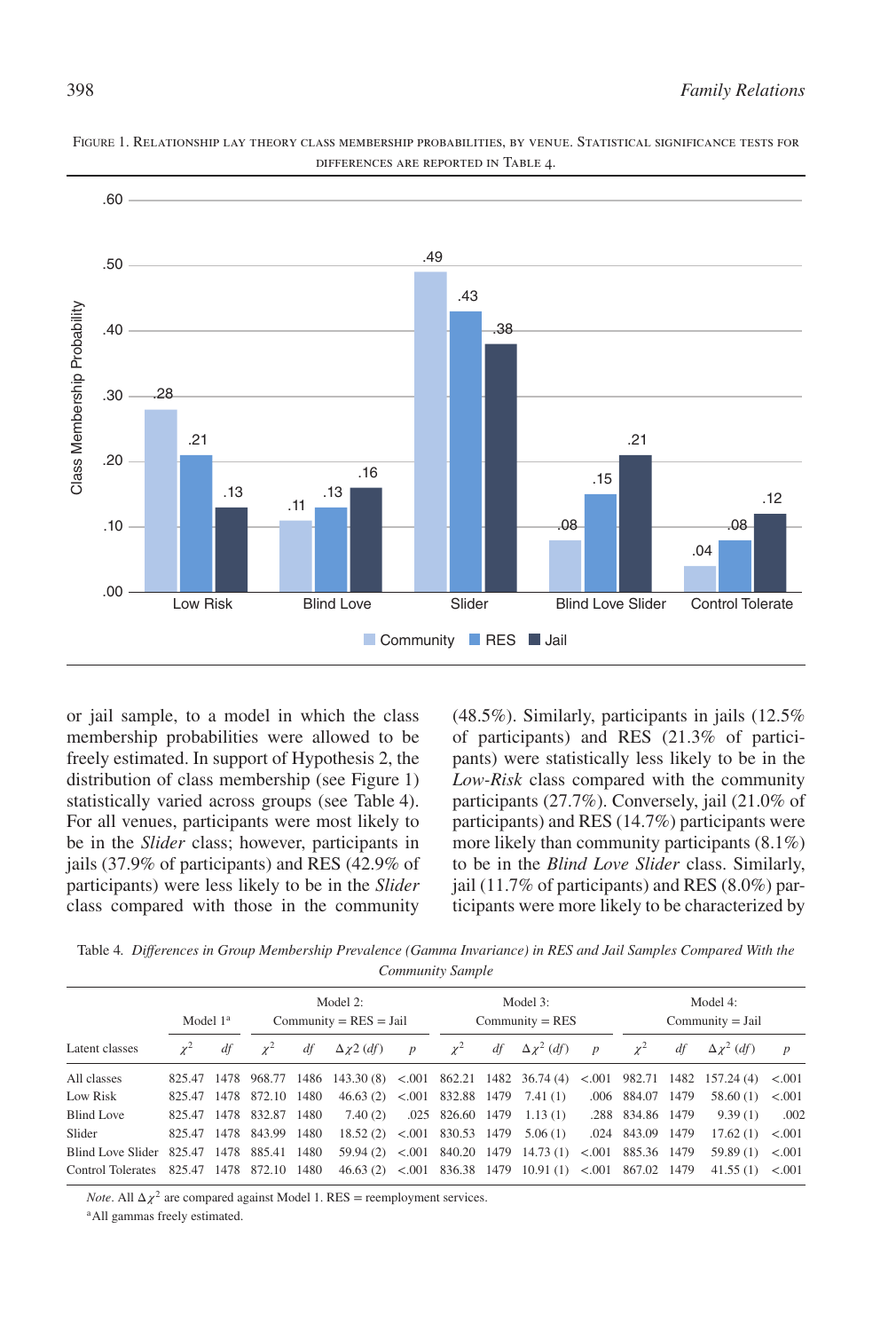|                        | <b>Blind Love</b> |               |           | Slider          |       | <b>Blind Love Slider</b> | <b>Control Tolerates</b> |                |
|------------------------|-------------------|---------------|-----------|-----------------|-------|--------------------------|--------------------------|----------------|
|                        | 0R                | 95% CI        | <i>OR</i> | 95% CI          | OR    | 95% CI                   | OR                       | 95% CI         |
| Community sample       |                   |               |           |                 |       |                          |                          |                |
| Intercept <sup>a</sup> | 0.55              | [0.14, 2.23]  | 47.69     | [17.77, 128.02] | 7.61  | [1.41, 41.08]            | 1.94                     | [0.11, 33.20]  |
| Dating                 | 2.07              | [1.18, 3.64]  | 0.65      | [0.42, 0.99]    | 0.36  | [0.12, 1.04]             | 0.99                     | [0.39, 2.49]   |
| Married                | 0.60              | [0.29, 1.25]  | 0.13      | [0.07, 0.23]    | 0.31  | [0.12, 0.77]             | 0.13                     | [0.01, 1.37]   |
| Past RE                | 0.55              | [0.37, 0.83]  | 0.61      | [0.46, 0.81]    | 0.41  | [0.25, 0.68]             | 0.81                     | [0.43, 1.53]   |
| RES sample             |                   |               |           |                 |       |                          |                          |                |
| Intercept <sup>a</sup> | 0.73              | [0.09, 5.74]  | 27.41     | [5.43, 138.43]  | 5.91  | [0.73, 47.60]            | 23.65                    | [1.35, 413.36] |
| Dating                 | 1.67              | [0.37, 2.83]  | 0.76      | [0.36, 1.58]    | 0.94  | [0.37, 2.42]             | 0.42                     | [0.12, 1.48]   |
| Married                | 1.02              | [0.37, 2.84]  | 0.19      | [0.08, 0.49]    | 0.39  | [0.11, 1.38]             | 0.14                     | [0.02, 1.04]   |
| Past RE                | 0.38              | [0.20, 0.74]  | 0.65      | [0.39, 1.07]    | 0.22  | [0.10, 0.46]             | 0.32                     | [0.14, 0.76]   |
| Jail sample            |                   |               |           |                 |       |                          |                          |                |
| Intercept <sup>a</sup> | 0.54              | [0.01, 27.57] | 109.56    | [5.00, 2398.90] | 27.72 | [1.11, 691.23]           | 8.74                     | [0.21, 363.53] |
| Dating                 | 4.26              | [0.80, 22.52] | 0.58      | [0.13, 2.56]    | 0.90  | [0.21, 3.91]             | 1.65                     | [0.32, 8.45]   |
| Married                | 1.14              | [0.22, 5.96]  | 0.20      | [0.05, 0.78]    | 0.25  | [0.05, 1.11]             | 0.28                     | [0.04, 1.71]   |
| Past RE                | 0.20              | [0.07, 0.60]  | 0.33      | [0.13, 0.84]    | 0.32  | [0.12, 0.86]             | 0.15                     | [0.04, 0.55]   |
|                        |                   |               |           |                 |       |                          |                          |                |

Table 5*. ORs of Relationship Status and Past RE as Predictors of Membership in Latent Classes of Relationship Lay Theories, by Venue (Reference Category: Low Risk)*

*Note*. Bold *ORs* are statistically significant ( $p < .05$ ). CI = confidence interval; OR = odds ratio; RE = relationship education; RES = reemployment services.

<sup>a</sup>Intercept terms represent the odds of class membership for those who were single and had no past RE.

the *Control Tolerate* class than were community participants (4.0%). Jail participants were statistically more likely to be in the *Blind Love* class (16.5%) compared with community participants (11.5%). Thirteen percent of RES participants were in the *Blind Love* class, but the differences between venues were nonsignificant.

*Predictors of latent class membership.* In the final set of analyses, the association of relationship status and past RE with class membership was assessed using LCA with covariates (Collins & Lanza, 2010) to test Hypothesis 3. Table 5 shows the results of relationship status (*single* served as the reference group) and past RE as a covariate to predict membership in relationship beliefs classes. For each venue, the intercept terms represent the odds of class membership for those who were single and had no past RE. Results suggest that dating  $(-2LL = 50.5)$ , married ( $-2LL = 90.6$ ), and RE ( $-2LL = 57.6$ ), all with  $df = 12$  and  $p < .001$ , each made a unique statistical contribution to the overall prediction of class membership.

A second LCA with covariates model that included history of divorce was assessed for the community and RES samples (see Table 6). Jail participants were excluded from this set of analyses due to insufficient group sample size; many of these participants chose not to respond to the history of divorce item. History of divorce statistically enhanced the prediction of class membership,  $-2LL = 49.93$ ,  $df = 8$ ,  $p < .001$ , above and beyond the contribution of relationship status and past RE, both of which remained statistically significant predictors themselves.

Community. Among community participants (see Table 5), those who were single and did not have prior RE had higher odds of being in the *Slider* and *Blind Love Slider* classes relative to the odds of being in the *Low-Risk* class. Those who were dating had lower odds of being in the *Slider* class and greater odds of being in the *Blind Love* class, relative to the odds of being in the *Low-Risk* class. Those who were married had lower odds of being in either the *Slider* or *Blind Love Slider* classes relative to the odds of being in the *Low Risk* class. Among those who were single, more RE was associated with lower odds of being in the *Blind Love*, *Slider*, and *Blind Love Slider* classes relative to the odds of being in the *Low-Risk* latent class.

Unlike the model presented in Table 5, the model present in Table 6 accounts for divorce history. In this model, those who were single and had no history of RE or divorce had higher odds of being in the *Slider* class relative to the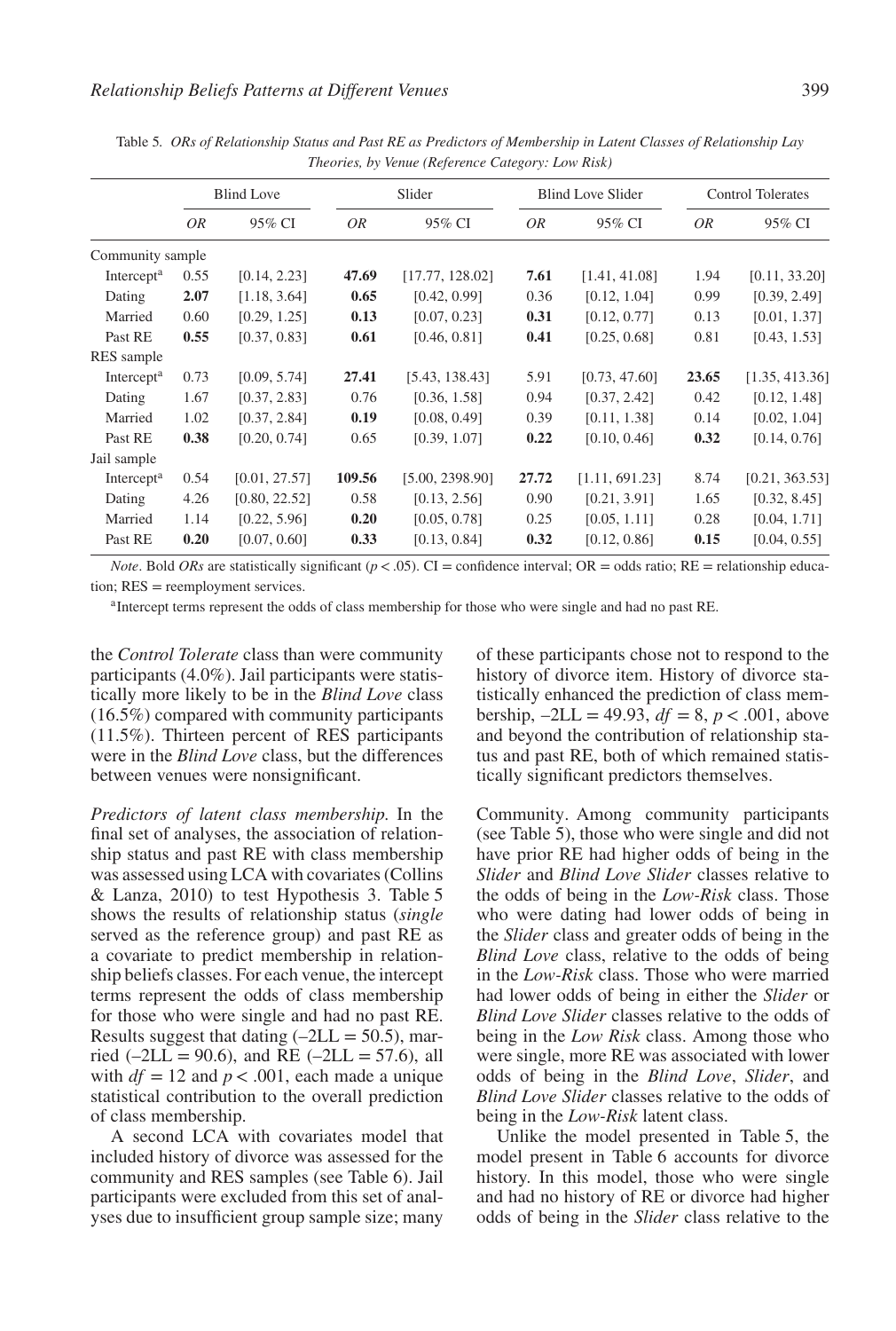|                        | Blind love |              |      | Slider        |      | Blind love slider | Control tolerates |               |  |
|------------------------|------------|--------------|------|---------------|------|-------------------|-------------------|---------------|--|
|                        | OR         | 95% CI       | 0R   | 95% CI        | OR   | 95% CI            | <i>OR</i>         | 95% CI        |  |
| Community sample       |            |              |      |               |      |                   |                   |               |  |
| Intercept <sup>a</sup> | 0.52       | [0.10, 2.80] | 8.98 | [2.78, 28.99] | 3.00 | [0.48, 18.63]     | 0.31              | [0.02, 6.22]  |  |
| Dating                 | 2.41       | [1.31, 4.44] | 0.75 | [0.47, 1.20]  | 0.57 | [0.23, 1.41]      | 1.42              | [0.52, 3.85]  |  |
| Married                | 0.74       | [0.35, 1.58] | 0.16 | [0.08, 0.29]  | 0.42 | [0.18, 0.99]      | 0.30              | [0.05, 1.88]  |  |
| Past RE                | 0.53       | [0.34, 0.81] | 0.54 | [0.40, 0.72]  | 0.44 | [0.27, 0.71]      | 0.72              | [0.36, 1.41]  |  |
| History of divorce     | 0.7        | [0.37, 1.33] | 2.60 | [1.75, 3.85]  | 1.07 | [0.56, 2.07]      | 1.40              | [0.57, 3.47]  |  |
| RES sample             |            |              |      |               |      |                   |                   |               |  |
| Intercept <sup>a</sup> | 0.10       | [0.01, 1.72] | 9.60 | [1.11, 82.87] | 2.43 | [0.19, 31.14]     | 0.85              | [0.01, 60.62] |  |
| Dating                 | 2.82       | [1.02, 7.78] | 0.96 | [0.43, 2.15]  | 1.34 | [0.50, 3.57]      | 0.56              | [0.12, 2.54]  |  |
| Married                | 1.65       | [0.52, 5.20] | 0.23 | [0.08, 0.64]  | 0.58 | [0.17, 2.00]      | 0.28              | [0.03, 2.26]  |  |
| Past RE                | 0.30       | [0.15, 0.61] | 0.47 | [0.27, 0.82]  | 0.17 | [0.08, 0.37]      | 0.17              | [0.06, 0.49]  |  |
| History of divorce     | 1.87       | [0.76, 4.61] | 1.88 | [0.94, 3.78]  | 1.32 | [0.56, 3.11]      | 4.51              | [1.18, 17.24] |  |

Table 6*. ORs [and 95% CIs] of Relationship Status, Past RE, and History of Divorce as Predictors of Membership in Latent Classes of Relationship Lay Theories, for Community and RES samples (Reference Category: Low Risk)*

*Note*. Bold *OR*s are statistically significant ( $p < .05$ ). CI = confidence interval; OR = odds ratio; RE = relationship education; RES = reemployment services.

<sup>a</sup>Intercept terms represent the odds of class membership for those who were single, had no past RE, and had no history of divorce.

*Low-Risk* class, but the odds were substantially lower than the effect observed in the model that did not account for history of divorce. Furthermore, being single was no longer statistically associated with a higher risk of being in the *Blind Love Slider* class, nor was dating associated with a lower risk of being in the *Slider* class, relative to the *Low-Risk* class. History of divorce was associated with a higher risk of being in the *Slider* class relative to the *Low-Risk* class.

Reemployment services. In the RES model ignoring divorce history (see Table 5) those who were single and had no prior RE had higher odds of being in the *Sliders* and *Control Tolerate* classes relative to the odds of being in the *Low-Risk* class. Dating was not statistically related to class membership. Those who were married had lower odds of being in the *Slider* class relative to the odds of being in the *Low-Risk* class. Among those who were single, more RE was associated with lower odds of being in the *Blind Love*, *Blind Love Slider*, and *Control Tolerate* classes relative to the odds of being in the *Low Risk* class.

As with the community participants, the addition of divorce history (see Table 5) appeared to account for some of the association between relationship status and class membership, particularly for those who were single. When controlling for divorce history, being single was no longer associated with an increased risk of being in the *Control Tolerate* class, relative to the *Low-Risk* class. Divorce history, however, was associated with a higher risk of being in the *Control Tolerate* class relative to the *Low-Risk* class. For those who had never been divorced, dating was associated with higher odds of being in the *Blind Love* class relative to the odds of being in the *Low-Risk* class, a finding that was not statistically significant when not accounting for divorce history.

Jail. Those who were single and had no prior RE had higher odds of being in the *Slider* and *Blind Love Slider* classes relative to the odds of being in the *Low-Risk* class. Although dating was not statistically related to class membership compared with those who were single, being married was associated with lower odds of being in the *Slider* class relative to married individuals' odds of being in the *Low-Risk* class. Among those who were single, more RE was associated with lower odds of being in all classes relative to the odds of being in the *Low-Risk* class.

#### **DISCUSSION**

In the present study, we identified within- and between-group differences in lay relationship beliefs across venues where relationship education is offered. The findings may inform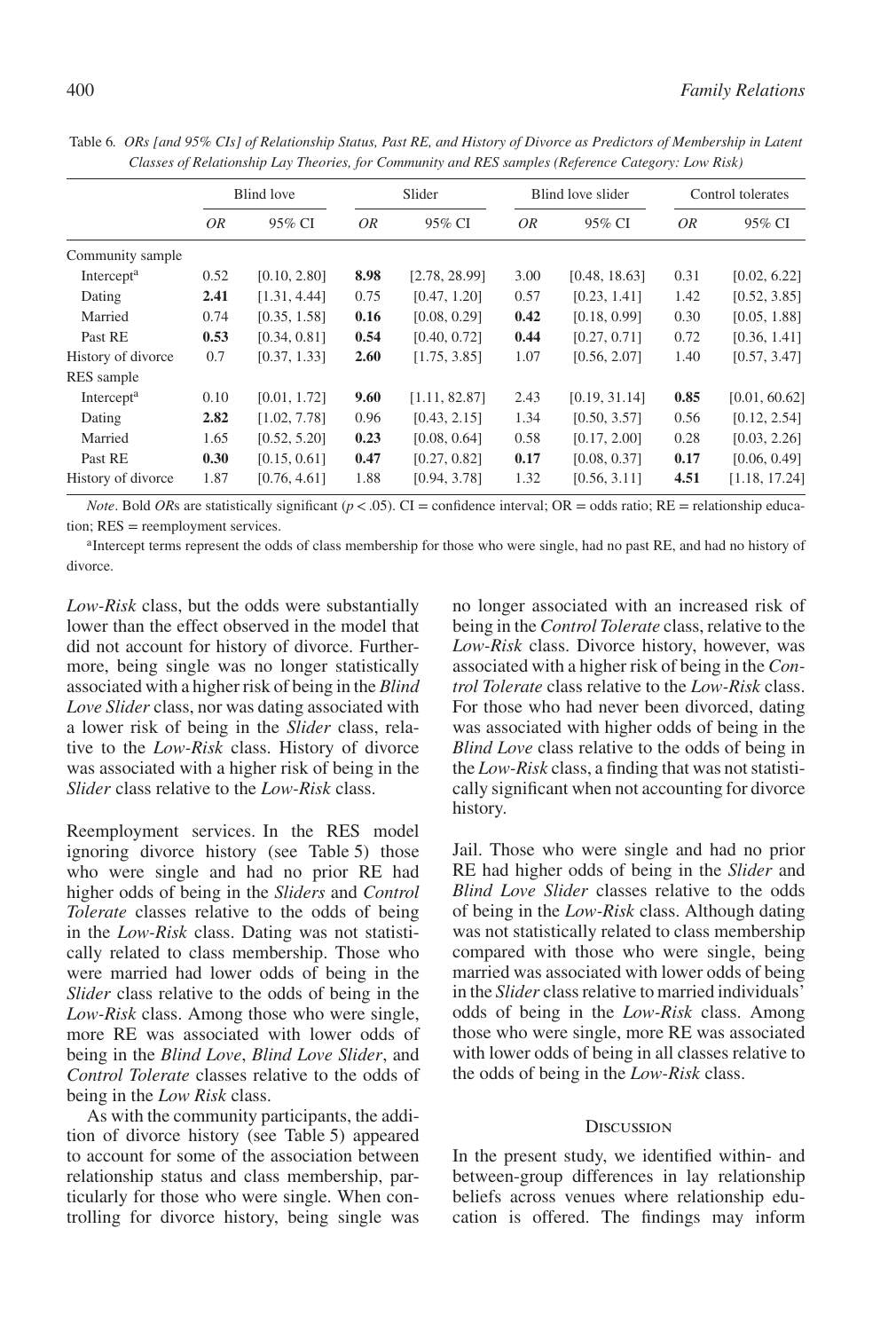stakeholders' decisions when selecting programs, determining where to target recruitment efforts, and help relationship educators gain a more nuanced understanding of their participants' lay relationship theories. We found the same five classes (*Low Risk*, *Blind Love*, *Slider*, *Blind Love Slider*, *and Control Tolerate*) in all three venues, which indicates that there are commonalities in the ways that participants in all three venues view relationships; however, the proportion of class membership varied by venue, indicating important between-group differences that could be useful when selecting programs for different venues or deciding what topics should be emphasized.

Results suggest that jail participants may be particularly in need of RE services because they were least likely to be in the *Low-Risk* class. They also had greater odds of membership in each of the more risky classes compared with the community sample. Although it is unclear whether differences in this population are due to selection or unobserved causal mechanisms, there is preliminary evidence that RE makes a difference (Einhorn et al., 2008; Shamblen, Arnold, McKiernan, Collins, & Strader, 2013). Educators providing services in jails may also want to provide more emphasis on avoiding controlling behaviors in relationships than they would in a community class, given jail participants' higher risk of being categorized into the *Control Tolerate* class and particularly given that most RE curricula do not place a strong emphasis on this topic.

A similar emphasis may be warranted for programs provided through RES because RES participants were also more likely to be in risky classes compared with the community sample. In particular, RES participants were more likely to be in the *Slider*, *Blind Love Slider*, and *Control Tolerate* classes and less likely to be in the *Low-Risk* class, relative to the community sample.

Despite those differences, it is important to note that participants were most likely to be in the *Slider* class across all venues. Furthermore, two other classes, *Blind Love Slider* and *Control Tolerate*, were also characterized by concerns with pacing. Thus, the majority of the sample (60%–71%, depending on venue) expressed beliefs that interfere with conscientious decision-making in a relationship. This suggests that RE program stakeholders may want to select curricula that emphasize

working with participants to develop skills and confidence to make thoughtful decisions in their relationships. This is important because thoughtful decision-making has been linked with dedication, relationship satisfaction, and loyalty (Owen et al., 2013), as well as positive interaction and conflict management (Vennum & Fincham, 2011). Additionally, programs emphasizing thoughtful decision-making may be particularly important for those with a history of divorce; thus, organizations targeting groups (or delivery sites) with high divorce rates may wish to be intentional about selecting a program that addresses this topic.

Future research should examine how class membership changes over time. A similar study with adolescents found that the majority of participants were classified by the *Blind Love* and *Low-Risk* classes (Miller et al., 2018), as opposed to the *Slider* class. These differences may originate from various sources. Adolescents may be cautioned against rushing into relationships and the importance of knowing somebody, whereas adults may be assumed capable of making their own decisions and facing their own consequences. It is possible that the adults in our sample did value thoughtful decision-making when they were younger, but then had relationship experiences in which they did not engage in these behaviors. Sliding into a relationship may have reshaped their perspective on the importance of decision-making. It is also reasonable that the difference may be a matter of self-awareness. Adults in our sample likely had more dating experience than adolescents, particularly in a sample where nearly one-half were previously married and may have learned from experience that they are not likely to weigh the pros and cons of a relationship. Conversely, adolescents may have a more idealistic view, believing themselves better at pacing than they really are. Whatever the source of the difference, the importance of thoughtful decision-making remains. Consequently, it would be beneficial to understand how romantic beliefs and attitudes change over time to better inform programs aimed to promote healthy relationships.

Overall, being married appears to be associated with membership in a healthier class: Participants who were married were more likely to be in the *Low-Risk* class relative to the odds of being in the *Slider* class across all three venues. Conversely, being single was associated with a higher risk of being in a higher risk class, relative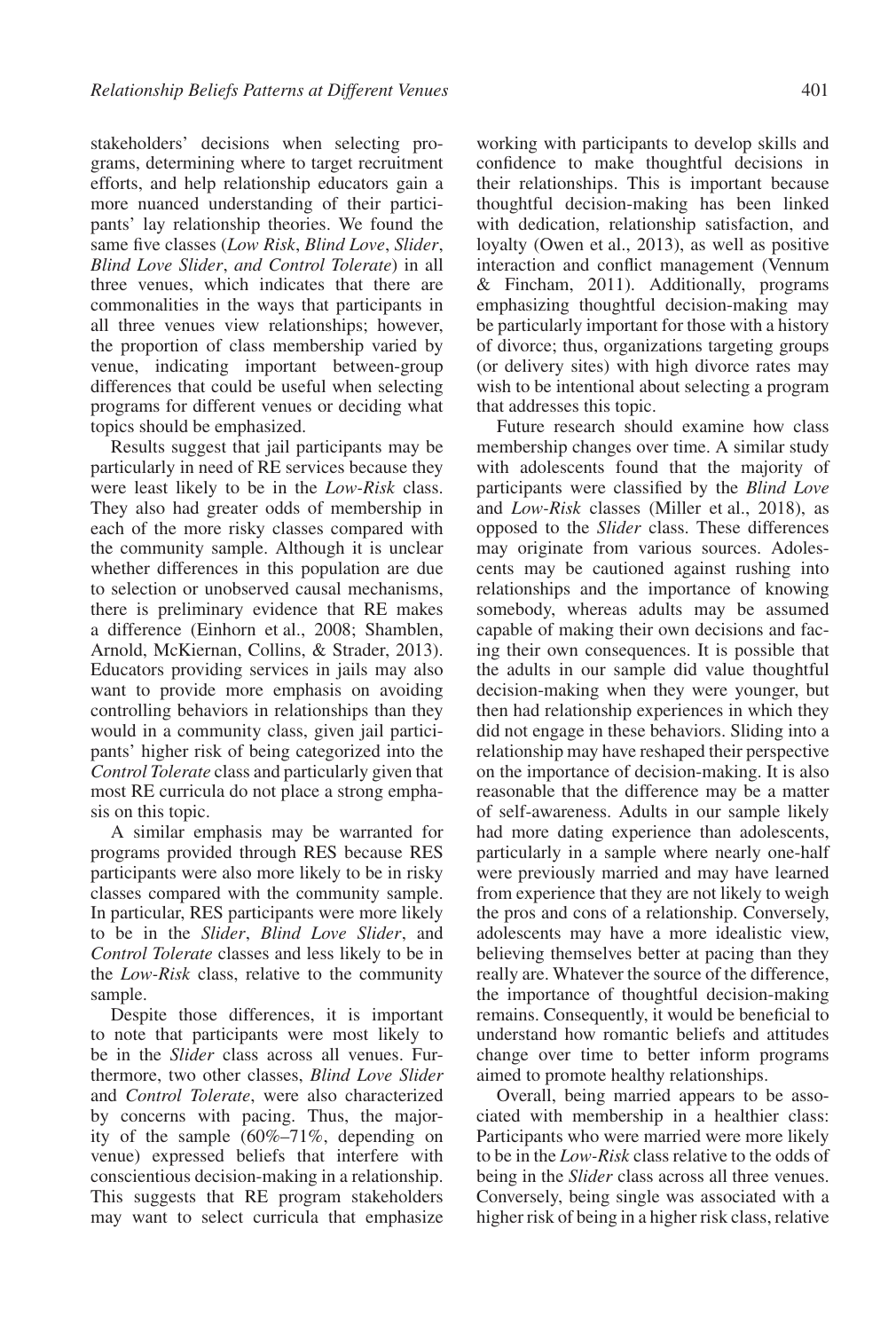to the *Low-Risk* class, in all three venues, suggesting that educators may be able to reach those with higher risk if they target recruitment toward single individuals. Dating was not associated with class memberships in either the RES or jail samples. Among community participants, dating was associated with lower likelihood of membership in the *Slider* class relative to the *Low-Risk* class. However, dating was associated with higher odds of being in the *Blind Love* class relative to the odds of being in the *Low-Risk* class.

It may be that those who were in a relationship were drawing from their current experiences to inform their responses, which reflects their lay relationship theory as it applies to their actual relationship, whereas those who were single were responding based on their idealized theory. Alternatively, it may be that some individuals in the singles group were single, in part, because they held beliefs that interfered with their ability to obtain or maintain a relationship. This may be reflected in the higher odds of risk among this group.

Although being single seems to be a risk factor, prior RE was associated with reduced odds of being in high-risk classes for single participants. This was true for individuals in all venues. Although RE appears to have a protective effect on risky relationship belief systems, it is not clear whether the association is a selection effect or causal. Those who have healthier relationship beliefs may be more likely to seek out RE because they value learning ways to strengthen their relationships. However, these results provide some evidence that RE is beneficial and may provide additive benefits.

# *Limitations and Future Research*

Although the results from this study contribute to an increased understanding of the nuanced within- and between-group differences of lay relationship theories, there are some limitations that need to be noted. Concerning generalizability, the sample was primarily White, and the study was conducted in Utah, which has a high rate of membership in one particular religion that places a uniquely strong emphasis on some aspects of family and interpersonal relationships. Consequently, the views and beliefs held by our participants may not be representative of Americans as a whole. Also, the requirements of RES vary from state to state, so the findings concerning RES may not be generalizable to other states or state agencies. Future research is needed in different locations and with more diversity in terms of demographics and venues to overcome the generalizability limitations of the present study.

Beyond generalizability, there were additional limitations. Due to the high amount of missing data for the divorce history question, we omitted the jail population from some of the analyses. Also, we were only able to look at three aspects of lay relationship theories: romantic idealization, pacing, and control tolerance. There could be a multitude of other beliefs and views that shape and inform lay relationship theories. Furthermore, although examining three venues expands on current literature that focuses on a mostly privileged sample (Hawkins & Erickson, 2015), future research that includes additional aspects of relationships and additional venues could provide more insight. There should also be future research that investigates the connection between lay theories and behavior, which the present study did not address. Perhaps most important, there needs to be research that examines the influence of RE on changing lay relationship theories among participants—and how this may lead to behavior change.

#### **CONCLUSION**

Despite its limitations, this study contributes to an understanding of relationship beliefs in several important ways. It highlights the importance of considering multiple beliefs at once, as well as how those beliefs may interact. The high prevalence of the *Slider* class and associated beliefs indicate how strongly those beliefs may be present in samples taking RE, as well as the importance of addressing the issue of sliding in RE. The study further helps point out where RE needs to focus with particular groups, such as including information on control tolerance when teaching in the jails. Findings also suggest the possibility that RE may be a protective factor against risky relationship beliefs. Overall, the study gives insight into the important withinand between-group differences that can exist in lay relationship theories of the participants who attend RE.

#### **AUTHOR NOTE**

Funding for this work was provided by grants from the Utah Department of Workforce Services and U.S. Department of Family Services. Any opinions, findings, conclusions,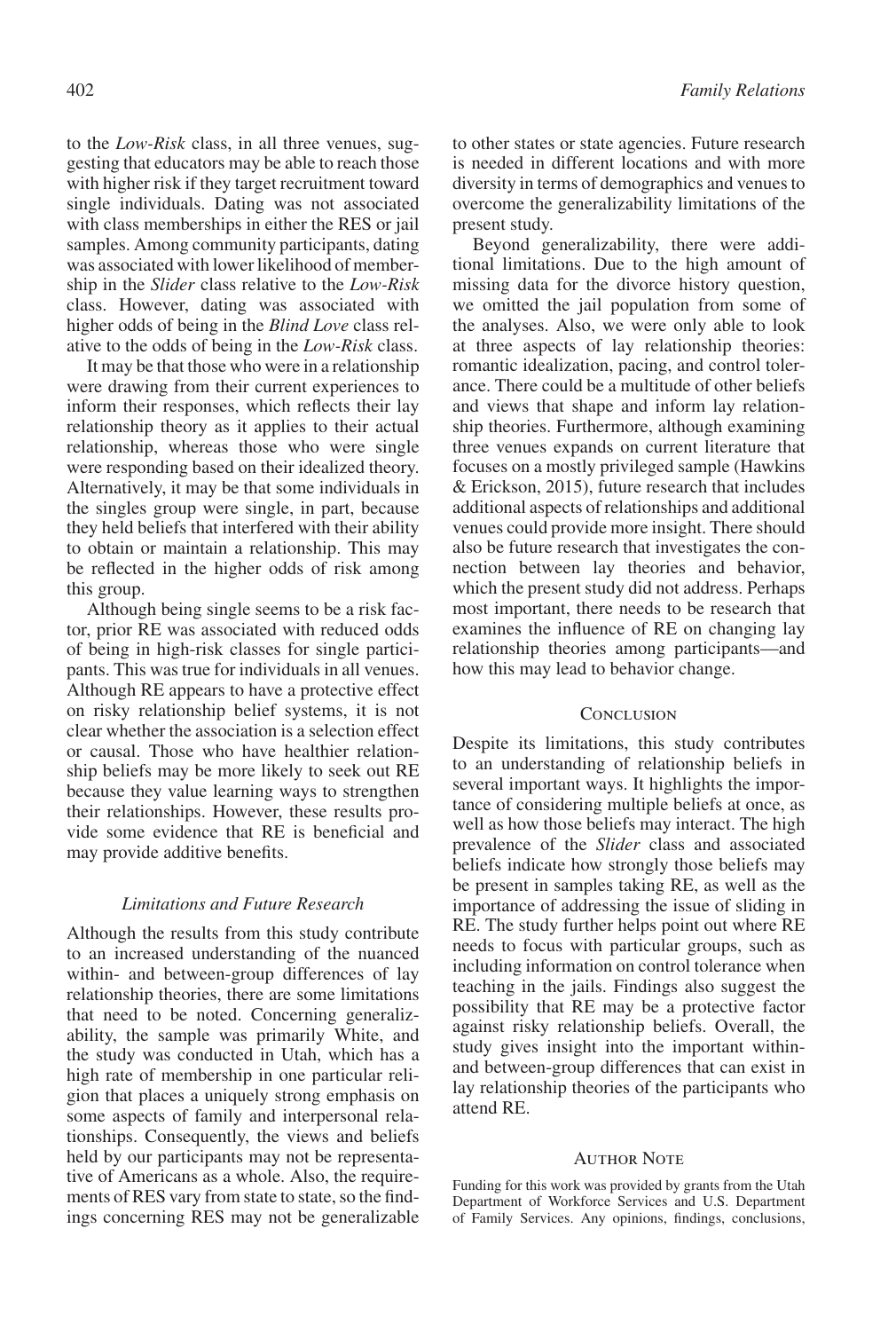or recommendations expressed in this article are those of the authors and do not necessarily reflect the views of the funding agencies.

#### **REFERENCES**

- Apel, R., Blokland, A. J., Nieuwbeerta, P., & van Schellen, M. (2010). The impact of imprisonment on marriage and divorce: A risk set matching approach. *Journal of Quantitative Criminology*, *26*, 269–300. [https://doi.org/10.1007/s10940-](https://doi.org/10.1007/s10940-009-9087-5) [009-9087-5](https://doi.org/10.1007/s10940-009-9087-5)
- Benson, M. L., Fox, G. L., DeMaris, A., & van Wyk, J. (2003). Neighborhood disadvantage, individual economic distress and violence against women in intimate relationships. *Journal of Quantitative Criminology*, *19*, 207–235. [https://doi.org/10](https://doi.org/10.1023/A:1024930208331) [.1023/A:1024930208331](https://doi.org/10.1023/A:1024930208331)
- Berkowitz, A. D. (2010). Fostering healthy norms to prevent violence and abuse: The social norms approach. In K. L. Kaufman (Ed.), *The prevention of sexual violence: A practitioner's sourcebook* (pp. 147–172). Holyoke, MA: NEARI Press.
- Bradford, K., Spuhler, B., & Higginbotham, B. J. (2019). "I don't want to make the same mistakes:" *Examining relationship education among low-income single adults*. *Family Relations*.
- Britt, S., Grable, J. E., Goff, B. N., & White, M. (2008). The influence of perceived spending behaviors on relationship satisfaction. *Financial Counseling and Planning*, *19*, 31–43.
- Bureau of Labor Statistics. (2013). Marriage and divorce: Patterns by gender, race, and educational attainment. Monthly Labor Review. Retrieved from [https://www.bls.gov/opub/mlr/2013/article/](https://www.bls.gov/opub/mlr/2013/article/marriage-and-divorce-patterns-by-gender-race-and-educational-attainment.htm) [marriage-and-divorce-patterns-by-gender-race](https://www.bls.gov/opub/mlr/2013/article/marriage-and-divorce-patterns-by-gender-race-and-educational-attainment.htm)[and-educational-attainment.htm](https://www.bls.gov/opub/mlr/2013/article/marriage-and-divorce-patterns-by-gender-race-and-educational-attainment.htm)
- Carlson, B. E., & Shafer, M. S. (2010). Traumatic histories and stressful life events of incarcerated parents: Childhood and adult trauma histories. *The Prison Journal*, *90*, 475–493. [https://doi.org/10](https://doi.org/10.1177/0032885510382224) [.1177/0032885510382224](https://doi.org/10.1177/0032885510382224)
- Cobb, R. A., DeWall, C. N., Lambert, N. M., & Fincham, F. D. (2013). Implicit theories of relationship and close relationship violence: Does believing your relationship can grow relate to lower perpetration of violence? *Personality and Social Psychology Bulletin*, *39*, 279–290. [https://doi.org/10](https://doi.org/10.1177/0146167212473159) [.1177/0146167212473159](https://doi.org/10.1177/0146167212473159)
- Cobb, N. P., Larson, J. H., & Watson, W. L. (2003). Development of the attitudes about romance and mate selection scale. *Family Relations*, *52*, 222–231. [https://doi.org/10.1111/j.1741-3729](https://doi.org/10.1111/j.1741-3729.2003.00222.x) [.2003.00222.x](https://doi.org/10.1111/j.1741-3729.2003.00222.x)
- Collins, L. M., & Lanza, S. T. (2010). *Latent class and latent transition analysis: With applications in the social, behavioral, and health sciences*. Hoboken, NJ: Wiley.
- Conger, R. D., Conger, K. J., & Martin, M. J. (2010). Socioeconomic status, family processes, and individual development. *Journal of Marriage and Family*, *72*, 685–704. [https://doi.org/10.1111/j](https://doi.org/10.1111/j.1741-3737.2010.00725.x) [.1741-3737.2010.00725.x](https://doi.org/10.1111/j.1741-3737.2010.00725.x)
- Coontz, S. (2015). Revolution in intimate life and relationships. *Journal of Family Theory & Review*, *7*, 5–12.<https://doi.org/10.1111/jftr.12061>
- Cortina, J. M. (1993). What is coefficient alpha? An examination of theory and applications. *Journal of Applied Psychology*, *78*, 98–104. [https://doi.org/](https://doi.org/10.1037/0021-9010.78.1.98) [10.1037/0021-9010.78.1.98](https://doi.org/10.1037/0021-9010.78.1.98)
- Dew, J. P. (2011). The association between consumer debt and the likelihood of divorce. *Journal of Family and Economic Issues*, *32*, 554–565. [https://doi](https://doi.org/10.1007/s10834-011-9274-z) [.org/10.1007/s10834-011-9274-z](https://doi.org/10.1007/s10834-011-9274-z)
- Dweck, C. S., Chiu, C., & Hong, Y. (1995). Implicit theories: Elaboration and extension of the model. *Psychological Inquiry*, *6*, 322–333. [https://doi](https://doi.org/10.1207/s15327965pli0604_12) [.org/10.1207/s15327965pli0604\\_12](https://doi.org/10.1207/s15327965pli0604_12)
- Eidelson, R. J., & Epstein, N. (1982). Cognition and relationship maladjustment: Development of a measure of dysfunctional relationship beliefs. *Journal of Consulting and Clinical Psychology*, *50*, 715–720. [https://doi.org/10.1037/0022-006X](https://doi.org/10.1037/0022-006X.50.5.715) [.50.5.715](https://doi.org/10.1037/0022-006X.50.5.715)
- Einhorn, L., Williams, T., Stanley, S., Wunderlin, N., Markman, H., & Eason, J. (2008). PREP inside and out: Marriage education for inmates. *Family Process*, *47*, 341–356. [https://doi.org/10.1111/j.1545-](https://doi.org/10.1111/j.1545-5300.2008.00257.x) [5300.2008.00257.x](https://doi.org/10.1111/j.1545-5300.2008.00257.x)
- Federal Bureau of Prisons. (2017). Statistics: Inmate gender. Retrieved from [https://www.bop.gov/](https://www.bop.gov/about/statistics/statistics_inmate_gender.jsp) [about/statistics/statistics\\_inmate\\_gender.jsp](https://www.bop.gov/about/statistics/statistics_inmate_gender.jsp)
- Fincham, F. D., Cui, M., Braithwaite, S., & Pasley, K. (2008). Attitudes toward intimate partner violence in dating relationships. *Psychological Assessment*, *20*, 260–269. [https://doi.org/10.1037/1040-3590](https://doi.org/10.1037/1040-3590.20.3.260) [.20.3.260](https://doi.org/10.1037/1040-3590.20.3.260)
- Fletcher, G. O., & Thomas, G. (1996). Close relationship lay theories: Their structure and function. In G. O. Fletcher, J. Fitness, G. O. Fletcher, & J. Fitness (Eds.), *Knowledge structures in close relationships: A social psychological approach* (pp. 3–24). Hillsdale, NJ: Erlbaum.
- Franiuk, R., Cohen, D., & Pomerantz, E. M. (2002). Implicit theories of relationships: Implications for relationship satisfaction and longevity. *Personal Relationships*, *9*, 345–367. [https://doi.org/10](https://doi.org/10.1111/1475-6811.09401) [.1111/1475-6811.09401](https://doi.org/10.1111/1475-6811.09401)
- Gibson-Davis, C. M. (2009). Money, marriage, and children: Testing the financial expectations and family formation theory. *Journal of Marriage and Family*, *71*, 146–160. [https://doi.org/10.1111/j](https://doi.org/10.1111/j.1741-3737.2008.00586.x) [.1741-3737.2008.00586.x](https://doi.org/10.1111/j.1741-3737.2008.00586.x)
- Haney, C. (2001). *The psychological impact of incarceration: Implications for post-prison adjustment*. Report for the National Policy Conference, U.S.